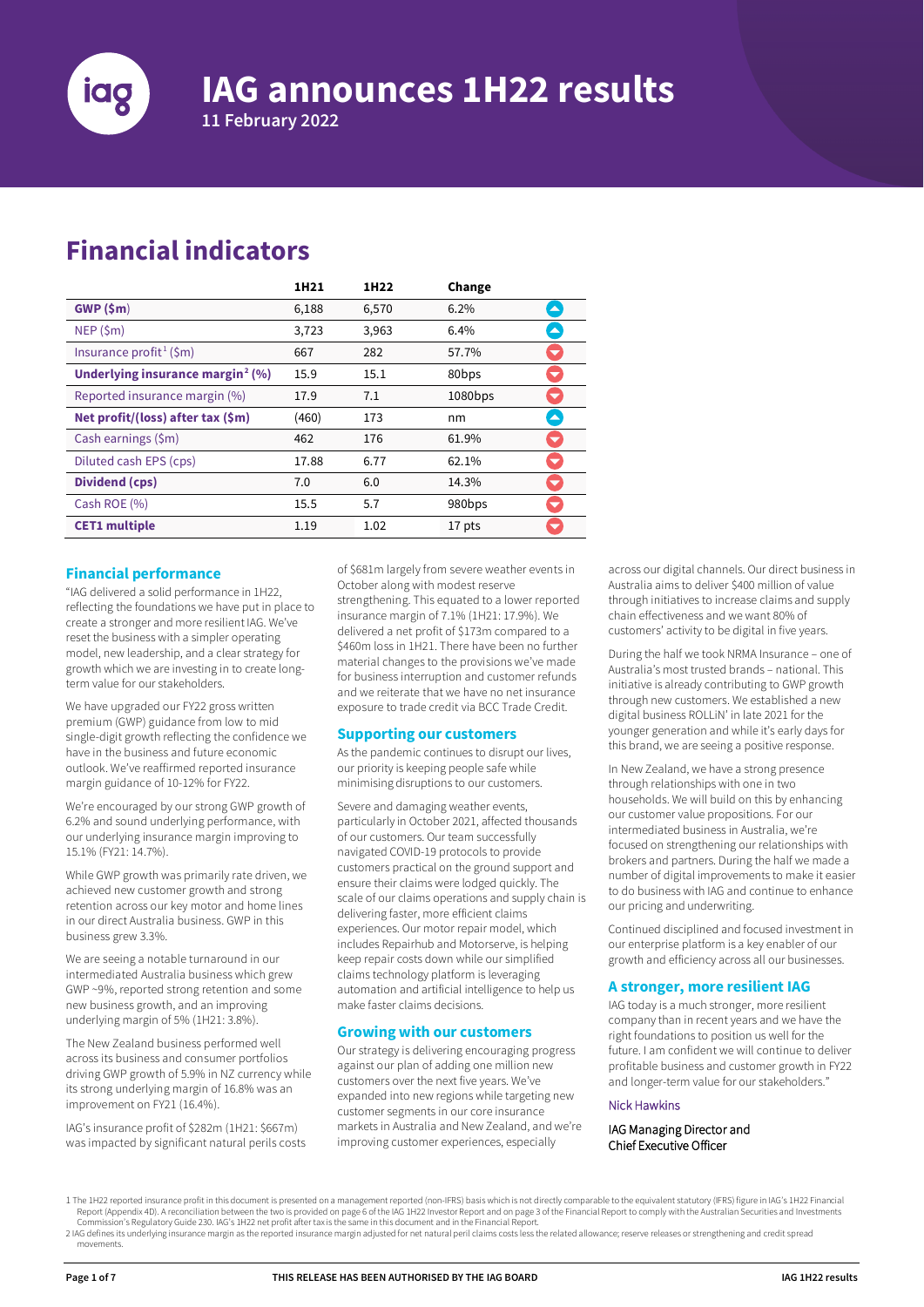

# **IAG announces 1H22 results**

**11 February 2022**

# **1H22 highlights**

## **Robust GWP trends and improved underlying margin performance**

## **Strong GWP growth of 6.2%**

- GWP growth largely rate driven with positive signs of volume growth across key home and motor portfolios in the Australian direct business
- Growth momentum improved over the half despite COVID-19 lockdown impacts (~0.6% GWP reduction)

#### **Confidence in FY22 outlook with GWP guidance upgraded**

- Forecast GWP growth upgraded to mid single-digit
- Forecast reported insurance margin maintained at 10-12%

#### **Momentum behind underlying margin of 15.1%**

- Increase on the 14.7% achieved in FY21
- Similar to 1H21 includes COVID-19 net benefit of around \$55-\$65m which reflects low motor claims frequency partly offset by higher average claims costs and increased operating expenses

#### **Lower reported margin of 7.1% impacted by natural perils costs**

- Natural perils costs above allowance by \$299m in line with market update in November 2021
- Modest net reserve strengthening
- Positive credit spread impact

#### **Net profit after tax of \$173m**

- No material change to business interruption provision
- No net insurance exposure to trade credit via BCC Trade Credit
- Exit from Asia near complete with sale of Vietnam business

#### **Cash earnings of \$176m and cash ROE of 5.7%**

• 1H22 dividend of 6cps (1H21: 7cps)



#### **1H22 GWP growth**



## **GWP growth**

## **Strong GWP performance**

#### **Rate underpins growth with volume growth demonstrating early contributions from strategic initiatives**

- Rate increases across key commercial and personal classes to counter claims inflation and higher perils allowance
- Volume growth of >1% in Australian direct personal short-tail classes
- Lower than expected remediation in commercial classes

#### **Key drivers of 1H22 GWP**

- Higher rates across short-tail personal lines, >1% volume growth and strong retention in Direct Insurance Australia
- Average rate increases ~9% in Intermediated Insurance Australia
- Ongoing rate increases and strong retention in New Zealand
- Modest negative COVID-19 impact from lower new business opportunities during the NSW and Victoria lockdowns

## **GWP growth**

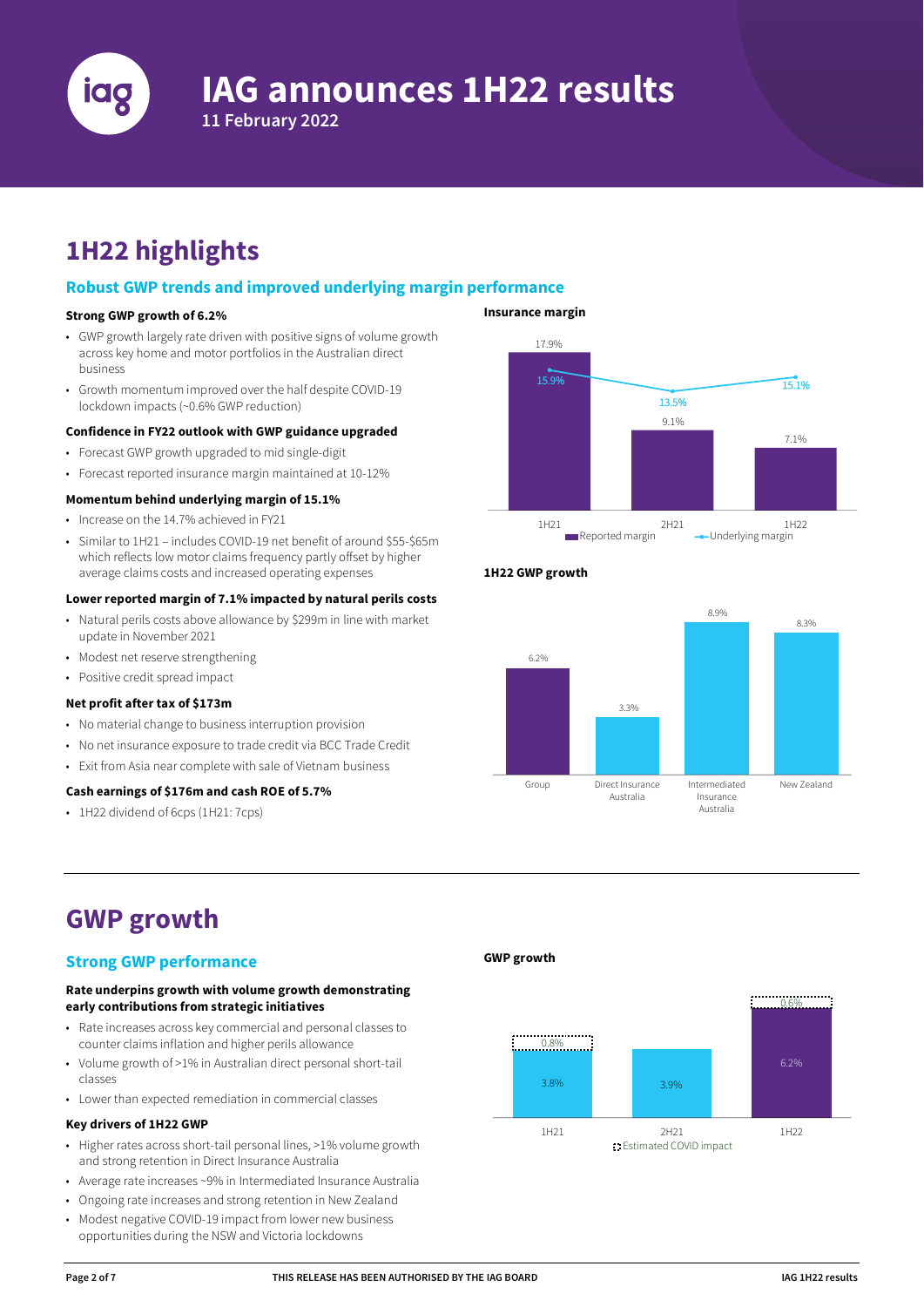

# **Divisional highlights**

## **Direct Insurance Australia (DIA)**

#### **GWP growth of 3.3%**

- Growth largely rate-driven and bolstered by volume growth of >1% across personal home and motor lines and early contribution from rollout of NRMA Insurance in Western Australia and South Australia
- Rate increases broadly matched inflation
- Commercial GWP impacted by NSW and VIC lockdowns though growth responded strongly when restrictions were lifted

#### **Strong profitability maintained**

• Healthy underlying margin of ~18.5% (ex COVID-19 benefits)

**Growth plan to add 750k new customers over five years to FY26 and aiming to deliver \$400 million of value** 



## **Intermediated Insurance Australia (IIA)**

#### **Strong GWP growth of nearly 9%**

• Driven by average rate increases of ~9%

- **Rate-driven underlying margin improvement to 5%**
- Steady progress on \$250m insurance profit target by FY24

## **High natural perils costs primary driver of reported insurance loss of \$4m**

• Reserve strengthening of \$17m mostly related to the liability portfolio



# **DIA - GWP growth**



#### **IIA - GWP growth / underlying margin**



## **New Zealand**

## **NZ\$ rate-driven GWP growth of 5.9%**

• Significant shift in growth momentum driven by rate increases across all key portfolios

#### **Underlying margins improved to 16.8%, higher than FY21**

**Growth plan to add 250k new customers over five years to FY26**



**New Zealand - GWP growth / underlying margin**

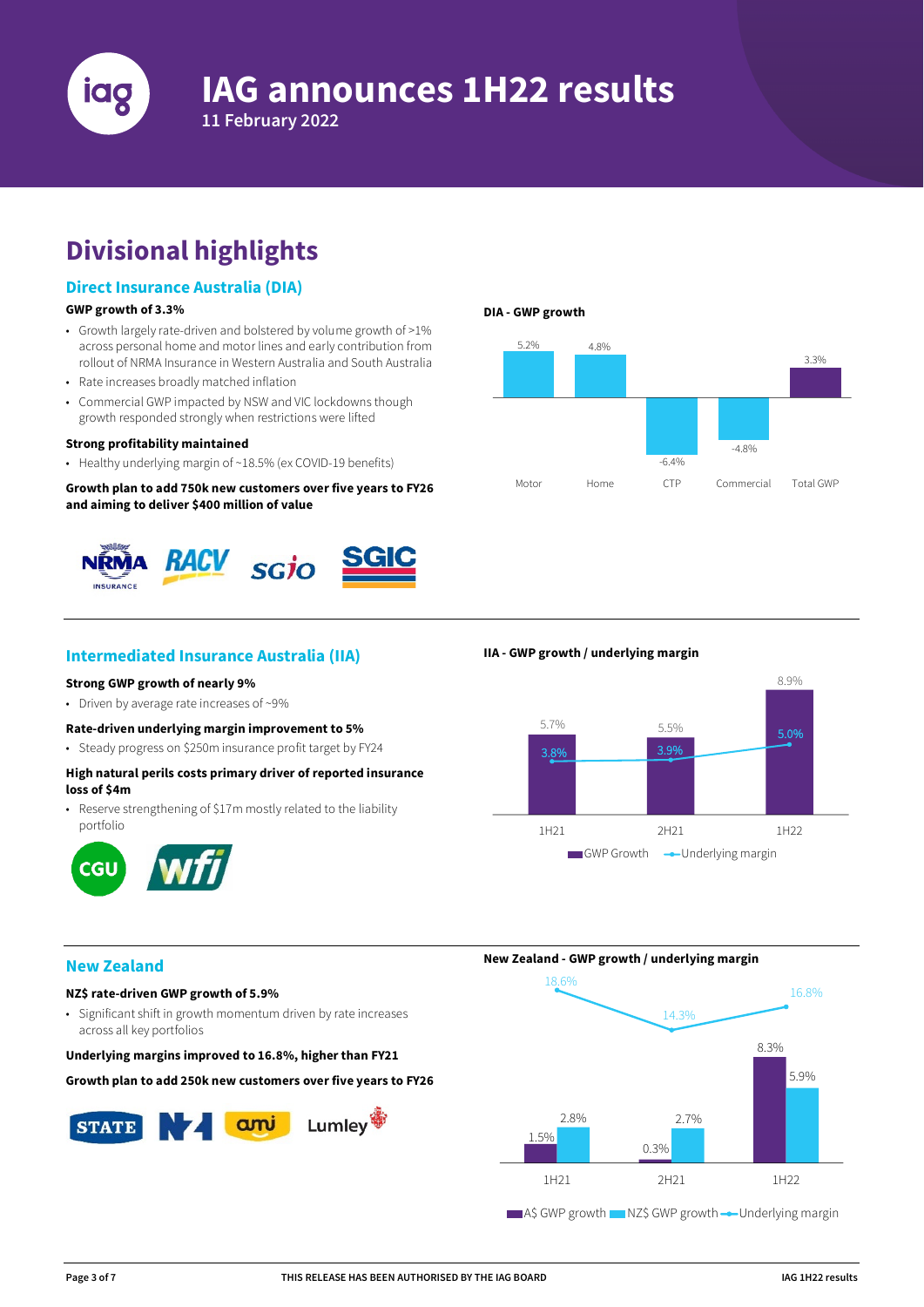

# **IAG announces 1H22 results**

**11 February 2022**

# **Return to shareholders**

## **Dividend**

#### **1H22 dividend of 6cps, unfranked**

Based on our cash earnings of \$176m, the IAG Board has announced an interim dividend of 6.0 cents per share, with no franking. This equates to a payout ratio of 84% of cash earnings. IAG's stated dividend policy is to distribute 60-80% of cash earnings in any full financial year.

## **Capital position**

#### **Strong capital position**

IAG continues to be well capitalised. IAG's CET1 ratio was 1.02 at 31 December 2021, and 0.96 after allowance for payment of the interim dividend, against a target benchmark of 0.9-1.1. The sale of AmGeneral<sup>[3](#page-3-0)</sup> is expected to result in an increase in IAG's regulatory capital position of approximately \$150m on completion, a ~0.06 improvement in the CET1 ratio.

#### **Dividend history – FY18 to 1H22**



## **FY22 outlook**

## **Strong performance expected**

Following stronger than expected GWP growth in 1H22 and ongoing supportive economic conditions, IAG is upgrading GWP guidance and reaffirming reported insurance margin guidance of 10–12%, as announced on 2 November 2021 (13.5–15.5% prior to this announcement). Assumptions are outlined in Appendix 1 (page seven of this release).

IAG's value proposition over the medium term is to deliver a targeted cash ROE of 12-13%, an insurance margin of 15-17% and a growth profile. Its aspiration is to deliver these financial goals on a sustainable basis.

"We are encouraged by the growth we are seeing across IAG and I'm confident that we will continue to build on our performance. Our strategic initiatives are contributing to customer growth in our direct business, our intermediated business is making steady progress towards its FY24 \$250m profit target and in New Zealand we continue to grow and build on the quality of the business," Mr Hawkins said.

<span id="page-3-0"></span>3 Subject to regulatory and other processes as announced on 19 July 2021.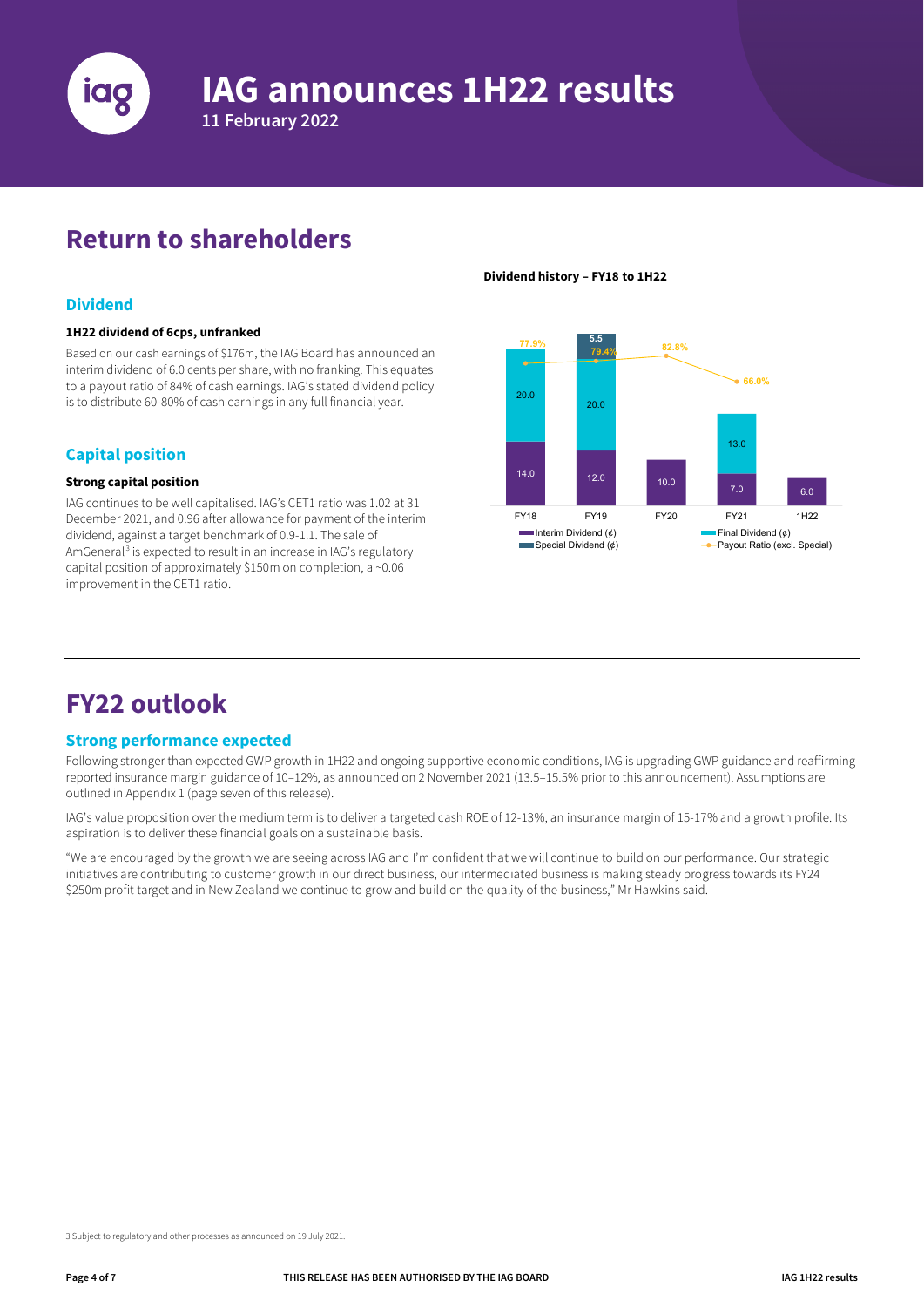

# **Our strategy**

## **Create a stronger, more resilient IAG**

**11 February 2022**

"Customer growth is at the heart of IAG's strategy, and our ambition is to add one million new customers, to the 8.5 million people we already serve across Australia and New Zealand, during the next five years. We are pursuing this growth ambition from a position of strength.

We have a strong balance sheet, well-known and trusted brands, competitive supply chain and claims operations and, importantly highly engaged people who every day bring our purpose to life and deliver on our four strategic pillars.

We're progressing well on the delivery of these strategic pillars, which are now embedded in everyday thinking across IAG providing focus and clarity. I'm proud of what we've delivered during the half and the momentum we've built," Mr Hawkins said.

## Delivering our strategy execution phase well advanced

|                                   |                    | <b>1H22 Progress</b>                                                                                                                                                                                                                                                                                                       | <b>2H22 Focus</b>                                                                                                                                                                                                                                                        |
|-----------------------------------|--------------------|----------------------------------------------------------------------------------------------------------------------------------------------------------------------------------------------------------------------------------------------------------------------------------------------------------------------------|--------------------------------------------------------------------------------------------------------------------------------------------------------------------------------------------------------------------------------------------------------------------------|
| Grow with<br>our customers        |                    | • NRMA Insurance named Australia's 5 <sup>th</sup> strongest brand and highest<br>ranked in financial services by Brand Finance<br>• NRMA Insurance now serving 35k customers in WA and SA<br>Launched ROLLIN', now serving 7k digital only customers<br>٠                                                                 | Launch Customer Loyalty Program through NRMA app<br>DIA personal lines targeted propositions and roll out of our<br>refreshed Customer Value Proposition<br>Actively target under represented areas using our sophisticated<br>pricing capability and marketing strength |
| <b>Build better</b><br>businesses | <b>Initiatives</b> | Strong underwriting disciplines improving rate strength in IIA<br>Exited IAL Personal Lines, strengthening focus on core business<br>٠<br>Leveraged Carbar for efficiency in total loss vehicle replacement<br>Digital online capability increasing Direct SME volumes by >6%                                              | • Uplift Agri system and underwriting capability, leveraging<br>investment in Digital Agriculture Services<br>· Increase focus on underwriting & governance in IIA<br>Continue expansion of Motorserve (AU) and Repairhub (AU/NZ)                                        |
| Create value<br>through digital   | ቴ<br>Sample        | Enterprise Platform live in WA, SA & NT supporting all new<br>customers across home, motor and niche<br>Digital broker platform uplift; commercial motor on Steadfast's<br>×.<br>trading platform and NZI-Aon Digital Broker Portal live<br>Launched Claims Auto-Verify in NZ, with AI used to resolve claims<br>$\bullet$ | Continued investment in our Enterprise Platform, improving<br>customer experience, unlocking efficiencies and reducing costs<br>Enhance digital solutions and product offerings for SME<br>Accelerated claims transformation focussed on digital, automation<br>and AI   |
| vanage                            |                    | Strong Employee Engagement at 78%<br>Launched new Climate & Disaster Resilience Action Plan, adapting<br>to a changing climate and transition to a low emissions future<br>Launched Insurance Academy and created an IIA Underwriting<br>Office, strengthening focus on underwriting & governance                          | Continued Risk Maturity uplift, including embedment of rQ<br>Renegotiate quota shares and refinance subordinated debt<br>Delivery of IAG Academy and career development programs<br>Prepare for NZ EQC Cap increase from 1 Oct 2022                                      |

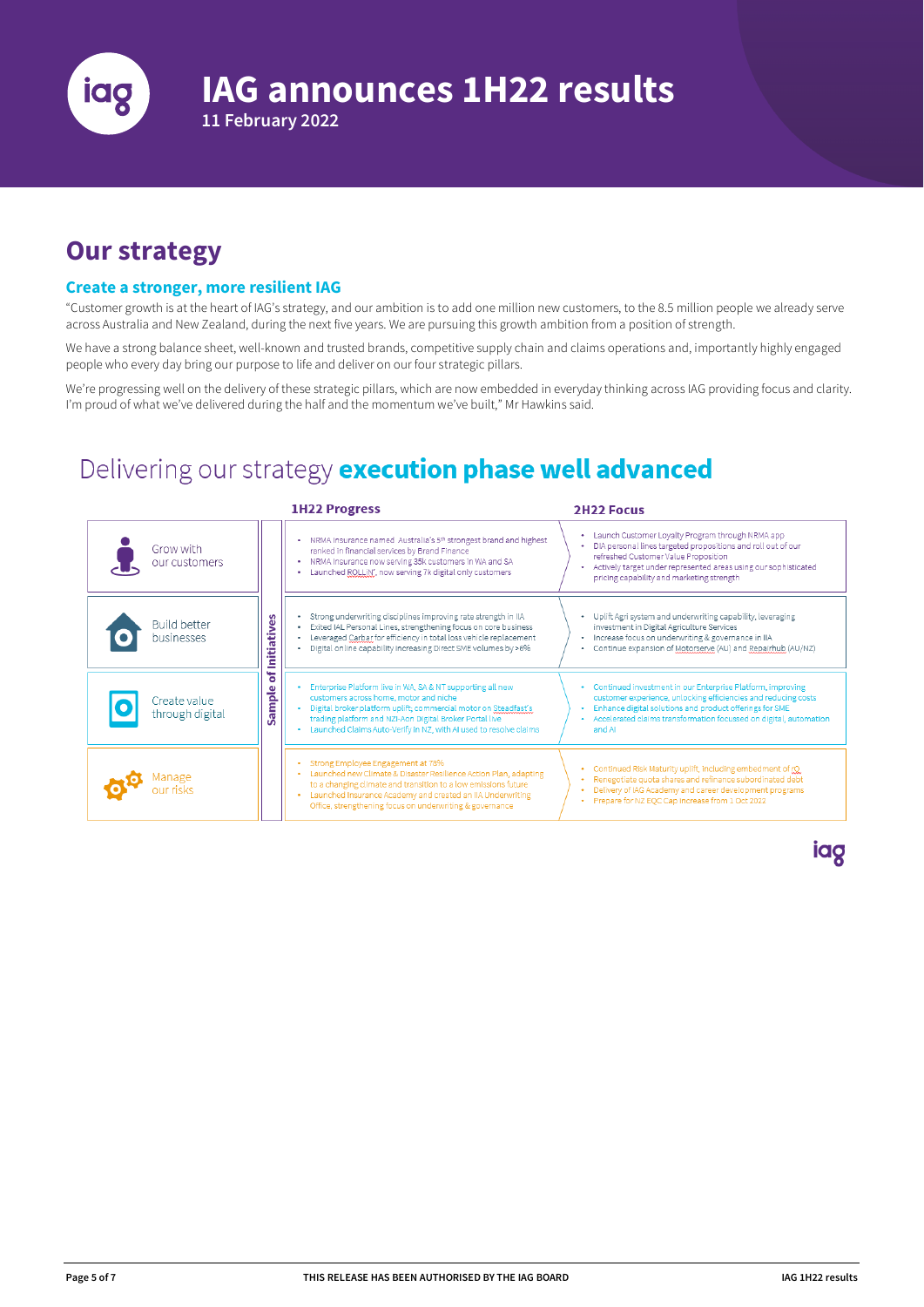

**11 February 2022**

# **IAG financial performance**

|                                                                                    | 1H21     | 2H21     | <b>FY21</b> | 1H <sub>22</sub> | 1H22 vs 1H21 |
|------------------------------------------------------------------------------------|----------|----------|-------------|------------------|--------------|
| <b>GROUP RESULTS</b>                                                               | A\$m     | A\$m     | A\$m        | A\$m             | <b>M</b> vt  |
| Gross written premium                                                              | 6,188    | 6,414    | 12,602      | 6,570            | $+6.2%$      |
| Gross earned premium                                                               | 6,190    | 6,155    | 12,345      | 6,515            |              |
| Reinsurance expense                                                                | (2, 467) | (2, 405) | (4, 872)    | (2, 552)         |              |
| Net earned premium                                                                 | 3,723    | 3,750    | 7,473       | 3,963            |              |
| Net claims expense                                                                 | (2, 281) | (2,526)  | (4, 807)    | (2, 725)         |              |
| Commission expense                                                                 | (337)    | (341)    | (678)       | (347)            |              |
| Underwriting expense                                                               | (539)    | (581)    | (1, 120)    | (602)            |              |
| <b>Underwriting profit</b>                                                         | 566      | 302      | 868         | 289              |              |
| Investment income on technical reserves                                            | 101      | 38       | 139         | (7)              |              |
| Insurance profit                                                                   | 667      | 340      | 1,007       | 282              | $-57.7%$     |
| Net corporate expense                                                              | (1, 310) | (200)    | (1, 510)    |                  |              |
| Interest                                                                           | (42)     | (47)     | (89)        | (47)             |              |
| Profit/(loss) from fee-based business                                              | (13)     | (16)     | (29)        | (13)             |              |
| Share of profit/(loss) from associates                                             | 18       | 19       | 37          | 8                |              |
| Investment income on shareholders' funds                                           | 138      | 168      | 306         | 53               |              |
| Profit/(loss) before income tax and amortisation                                   | (542)    | 264      | (278)       | 283              | nm           |
| Income tax expense                                                                 | 187      | (62)     | 125         | (77)             |              |
| Profit/(loss) after income tax (before amortisation)                               | (355)    | 202      | (153)       | 206              |              |
| Non-controlling interests                                                          | (97)     | (53)     | (150)       | (30)             |              |
| Profit/(loss) after income tax and non-controlling interests (before amortisation) | (452)    | 149      | (303)       | 176              |              |
| Amortisation and impairment                                                        | (4)      | (107)    | (111)       | (4)              |              |
| Profit/(loss) attributable to IAG shareholders from continuing operations          | (456)    | 42       | (414)       | 172              | nm           |
| Net profit/(loss) after tax from discontinued operations                           | (4)      | (9)      | (13)        |                  |              |
| Profit/(loss) attributable to IAG shareholders                                     | (460)    | 33       | (427)       | 173              | nm           |

|                                              | <b>1H21</b> |               | 1H <sub>22</sub> |           |
|----------------------------------------------|-------------|---------------|------------------|-----------|
| <b>INSURANCE MARGIN</b>                      | A\$m        | $\frac{0}{2}$ | A\$m             | $\%$      |
| Management reported insurance margin         | 667         | 17.9%         | 282              | 7.1%      |
| Net natural peril claim costs less allowance | (39)        | $(1.0\%)$     | 299              | 7.6%      |
| Prior year reserve movements                 | 15          | 0.4%          | 37               | 0.9%      |
| Credit spread movements                      | (51)        | $(1.4\%)$     | (18)             | $(0.5\%)$ |
| Underlying insurance margin                  | 592         | 15.9%         | 600              | 15.1%     |

## **Contacts**

**Media** Amanda Wallace Mobile. +61 (0)422 379 964 Email[. amanda.wallace@iag.com.au](mailto:amanda.wallace@iag.com.au) Tim Potter Mobile. +61 (0)411 010 781 Email. [tim.potter@iag.com.au](mailto:tim.potter@iag.com.au)

**Investor Relations** James Coghill Mobile. +61 (0)412 426 272 Email. [james.coghill@iag.com.au](mailto:james.coghill@iag.com.au) Nigel Menezes Mobile. +61(0)411 012 690 Email: [nigel.menezes@iag.com.au](mailto:nigel.menezes@iag.com.au)